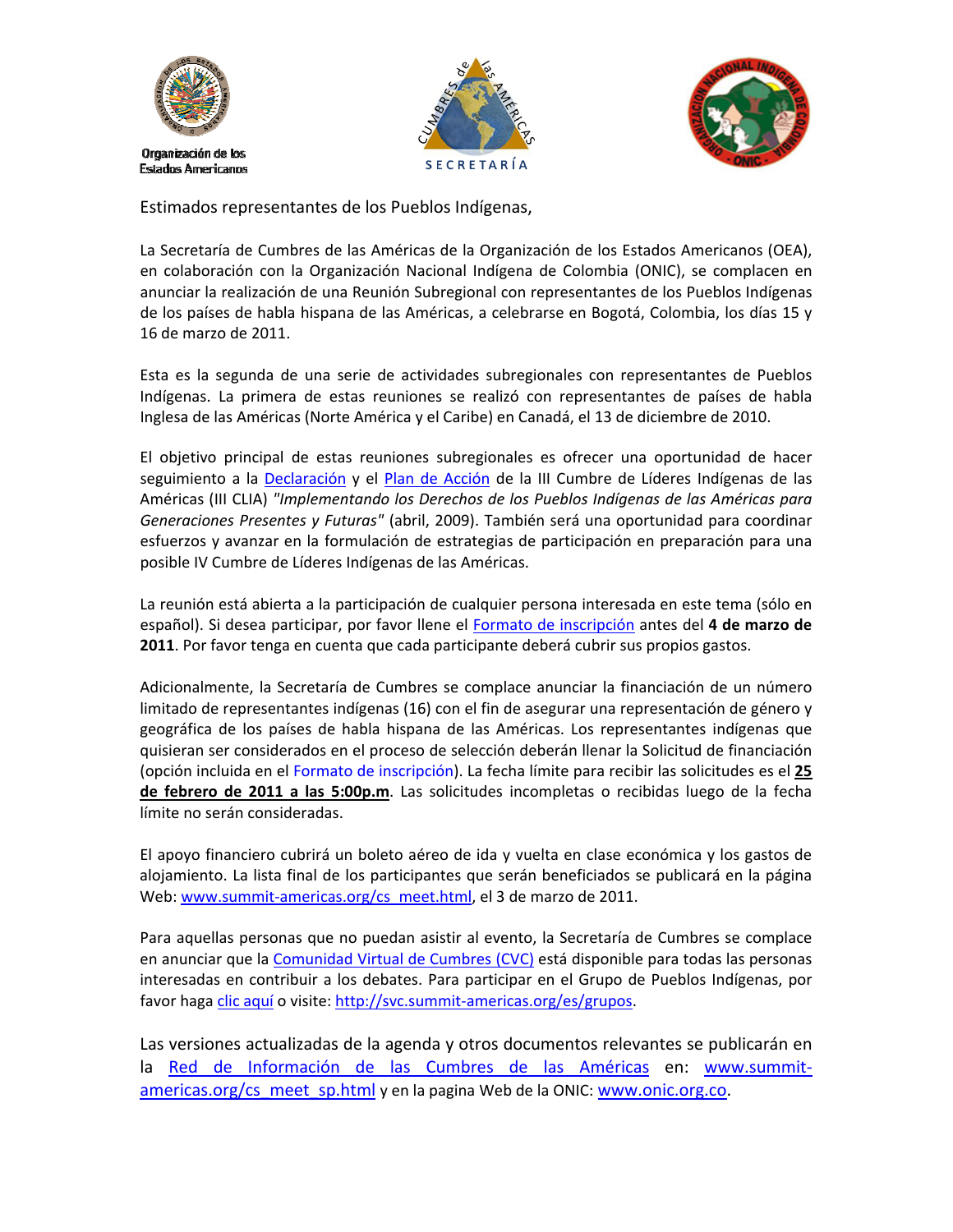Para mayor información, por favor comuníquese con Andrea Montilla [\(AMontilla@oas.org](mailto:AMontilla@oas.org) / [summitcso@oas.org](mailto:summitcso@oas.org)/Tel.:202.458.3347/3456), Thiago Daltoe [\(Tdaltoe@oas.org/202.458.3554\)](mailto:Tdaltoe@oas.org/202.458.3554) o Liliana María Galindo (ONIC en Colombia, al 3152067128 o 3142067277).

Atentamente,

Secretaría de Cumbres de las Américas **Califates de Secretaría de Cumbres de las Américas** de Deganización Nacional Indígena de Organización de los Estados Americanos Colombia (ONIC)

## **Esta reunión subregional se realizará en parte gracias al generoso apoyo de la** *Agencia Española de Cooperación Internacional para el Desarrollo*

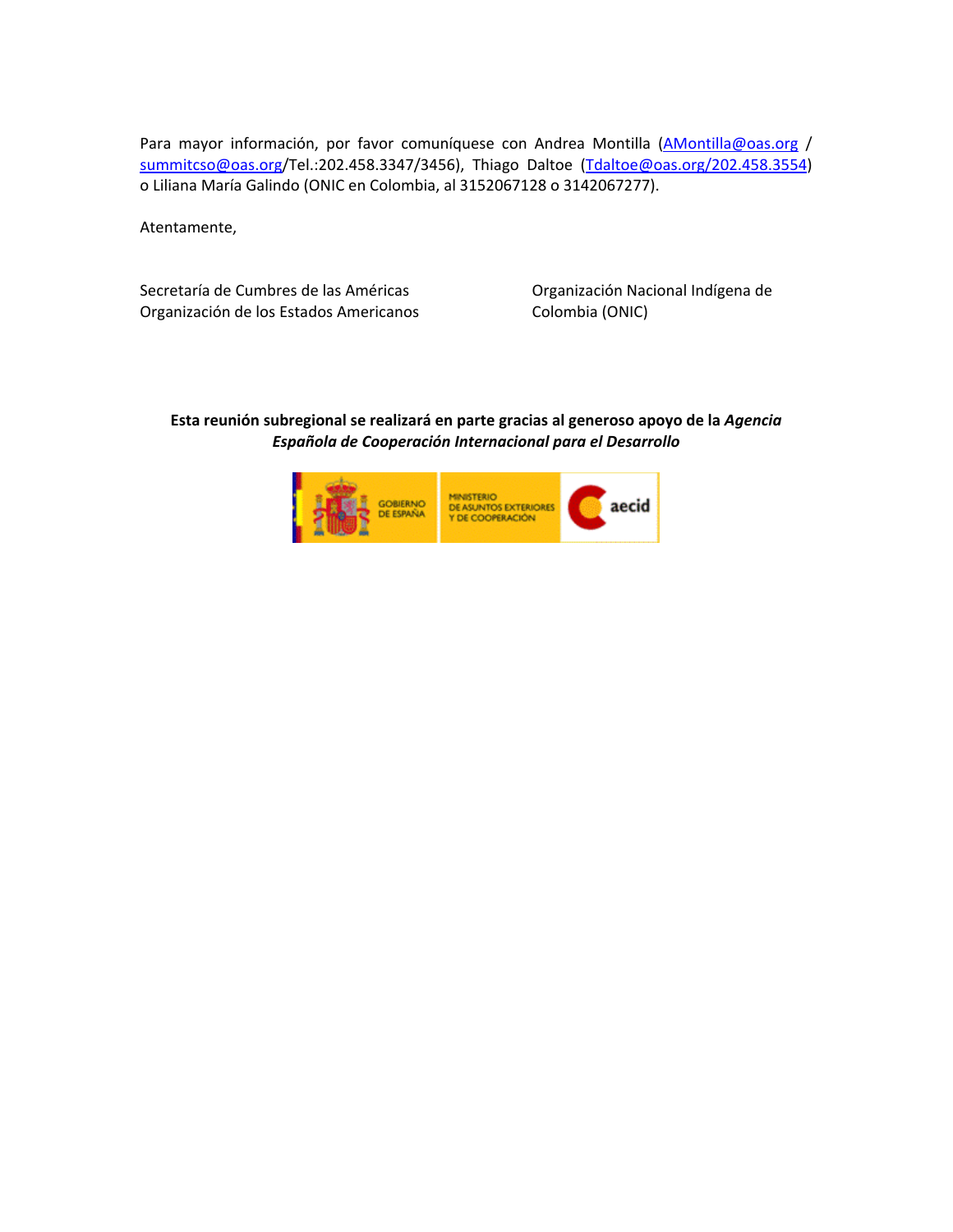Dear Indigenous Peoples representatives**,**

The Summits of the Americas Secretariat (SAS) of the Organization of American States (OAS), in collaboration with the National Indigenous Organization of Colombia (ONIC in Spanish), is pleased to announce a Sub‐regional Meeting with Indigenous Peoples' representatives from the Spanish‐speaking countries of the Americas to be held in Bogota, Colombia, March 15 ‐16, 2011.

This is the second of a series of sub‐regional activities with Indigenous Peoples' representatives. The first of these meetings was celebrated with representatives from the English‐speaking countries of the Americas (North America and the Caribbean) in Canada, on December 13, 2010.

The main purpose of the Sub‐Regional Meeting is to provide an opportunity to follow‐up on the implementation of the April 2009 [Declaration](http://www.summit-americas.org/V_Summit/CS/ilsa_dec_en.pdf) and Plan of [Action](http://www.summit-americas.org/V_Summit/CS/ilsa_poa_en.pdf) of the III Indigenous Leaders Summit of the Americas (III ILSA) *"Implementing the Rights of Indigenous Peoples of the Americas for Present and Future Generations"*. It also provides an opportunity to coordinate efforts to advance in a participation strategy in preparations for a possible IV Indigenous Leaders' Summit of the Americas.

The meeting will be open to everyone interested in this theme (session will only be held in Spanish). If you would like to participate, please fill out the [Registration](https://www.surveymonkey.com/s/WJGC3MB) Form before **March 4th, 2011**. Please note that each participant must cover his/her own expenses.

Additionally, the SAS is pleased to announce the funding of a limited number of indigenous representatives (16) with the purpose of assuring gender and geographical representation of Spanish‐speaking countries of the Americas. Indigenous representatives that would like to be considered in the selection process will have to fill out the Funding Request (option included in the [Registration](https://www.surveymonkey.com/s/WJGC3MB) Form). The deadline to receive applications is **February 25th, 2011 at 5:00 p.m. EST.** Incomplete applications or those received after the deadline will not be considered.

Financial support will cover a roundtrip ticket in economy class and the costs of accommodation. The final list of participants to be sponsored will be published on the website www.summit-[americas.org/cs\\_meet.html](http://www.summit-americas.org/cs_meet.html) on March 3rd, 2011.

For those who cannot attend the event but are interested in contributing to discussions, the SAS has made available a discussion thread in the Summits Virtual [Community](http://svc.summit-americas.org/) (SVC). To participate in the Indigenous Peoples Group, please click [here](http://svc.summit-americas.org/groups/indigenous-peoples-group) or visit: [http://svc.summit](http://svc.summit-americas.org/groups)[americas.org/groups.](http://svc.summit-americas.org/groups)

Updated versions of the agenda and other relevant documents will be disseminated in the Summits of the Americas [Information](http://www.summit-americas.org/Default.htm) Network at: www.summit-[americas.org/cs\\_meet.html](http://www.summit-americas.org/cs_meet.html) and on ONIC's website at: [www.onic.org.co](http://www.onic.org.co/).

For more information, please contact Andrea Montilla ([AMontilla@oas.org](mailto:AMontilla@oas.org) or at 202.458.3347), Thiago Dal‐toe [\(Tdaltoe@oas.org](mailto:Tdaltoe@oas.org) /202.458.3554), or Liliana Galindo (ONIC in Colombia, at 57.315.206.7128 / 57.314.206.7277).

Kind regards,